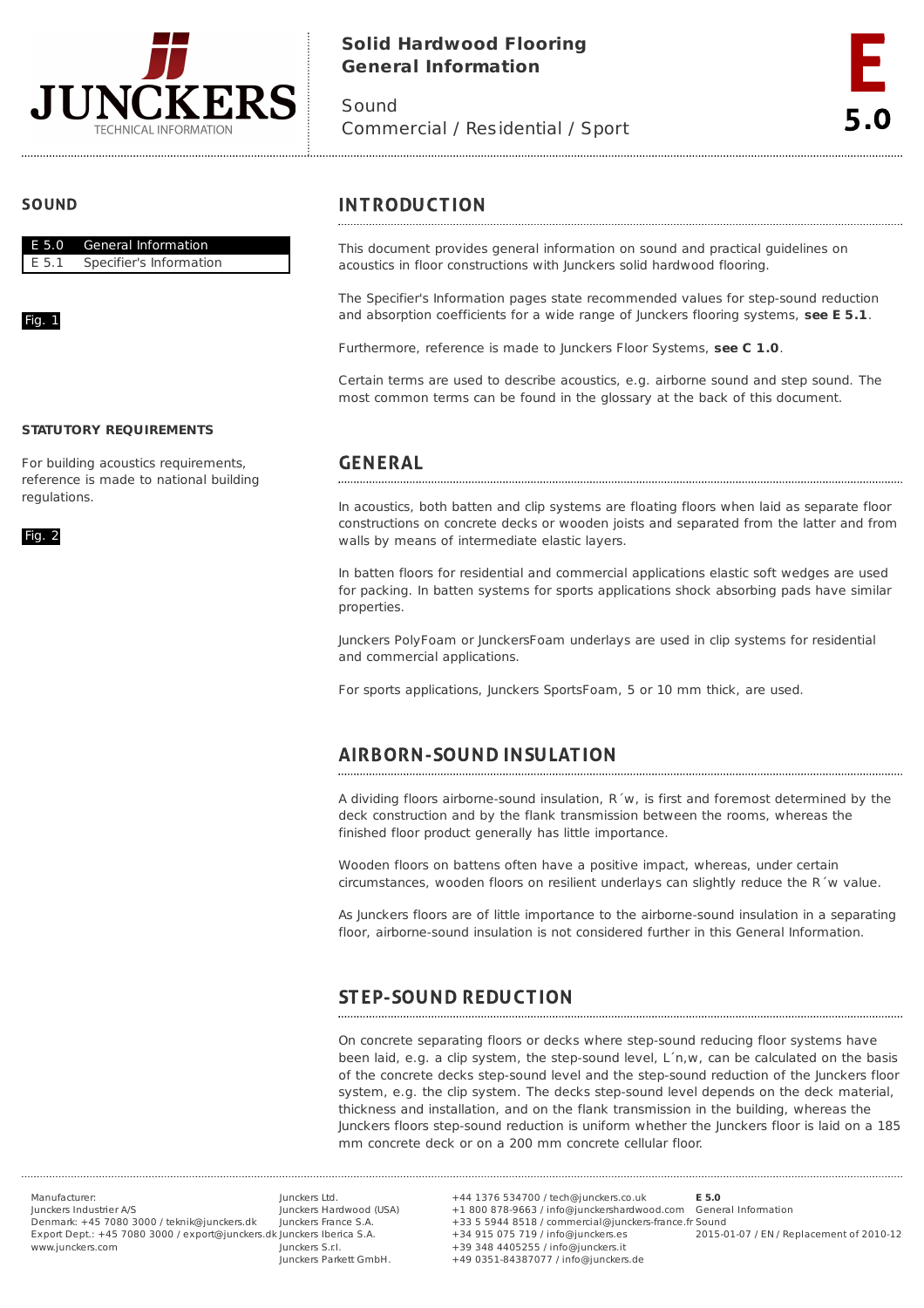

Step-sound reduction is deemed to mean the entire wooden floor construction of Junckers floor boards on battens or the clip system, including underlay.

On non concrete dividing floors, the step-sound level cannot be calculated on the basis of the step-sound reduction of the flooring alone, as this is often measured on a concrete dividing floor. This is first and foremost because on non concrete dividing floors there is a need for step-sound reduction at low frequencies, and at high frequencies on concrete dividing floors.

# **SOUND ABSORPTION**

A rooms surfaces contribute to the rooms total sound absorption. A wooden floor mainly contributes to the absorption at low frequencies.

### **FOCUS ON CORRECT INSTALLATION**

Acoustics in floor constructions to a great extent depend on correct instalation. In the following, a number of important aspects of batten- and clip systems are described.

## **Clip System**

Subfloors for clip systems must be level and meet the required specifications. It is important to consider avoiding rebates or casting joints, as they may result in very unfavourable sound transmission. An uneven subfloor can thus reduce the step sound reduction figure in relation to the recommended step sound reduction for a given floor system.

Ensure that the subfloors corners and edges along walls are clean and appear sharp, and that they are free from concrete and plaster residue, so that the Junckers floor can expand freely without contact between abutment and subfloor or walls.

Junckers expansion strips, which are fitted closely between board ends and walls on the clip system, ensure that the board ends do not touch the walls. Without this the flank transmission would increase, **see Fig. 3**.

### **Batten Systems**

Junckers DuoWedges and Step Sound Reduction Pad are used for Junckers Level 78+ Batten System, **see Fig. 4**.

Soft packings are used for packing/levelling of traditional batten systems, **see Fig. 5**. The packings commonly consist of soft wooden fibre boards, and are placed at the lowest point of the elevation. Soft packings are made from 12-13 mm thick soft wooden fibre boards of 100 cm<sup>2</sup> e.g. 125 x 80 mm, and have a density of 225-300 kg/m<sup>3</sup>. A plywood board, at least 12 mm thick, is glued on top. Packers are fixed to the battens with lost-head wire nails, which must never go into the soft material or touch the concrete. This would result in significant deterioration of the floors step-sound reduction properties. Alternatively, plastic wedges or foam backed cradles with similar properties may be used.

Packings/wedges must be close to cuts in the battens on both sides, **see Fig. 6**. There must be a minimum clearance of 10 mm between the lower surface of the board and batten and the pipe insulation to avoid sound bridges.





Manufacturer: Junckers Industrier A/S

Denmark: +45 7080 3000 / teknik@junckers.dk Export Dept.: +45 7080 3000 / export@junckers.dk Junckers Iberica S.A. www.junckers.com

Junckers Ltd. Junckers Hardwood (USA) Junckers France S.A. Junckers S.r.I. Junckers Parkett GmbH.

+44 1376 534700 / tech@junckers.co.uk +1 800 878-9663 / info@junckershardwood.com General Information +33 5 5944 8518 / commercial@junckers-france.fr Sound +34 915 075 719 / info@junckers.es +39 348 4405255 / info@junckers.it +49 0351-84387077 / info@junckers.de **E 5.0** 2015-01-07 / EN / Replacement of 2010-12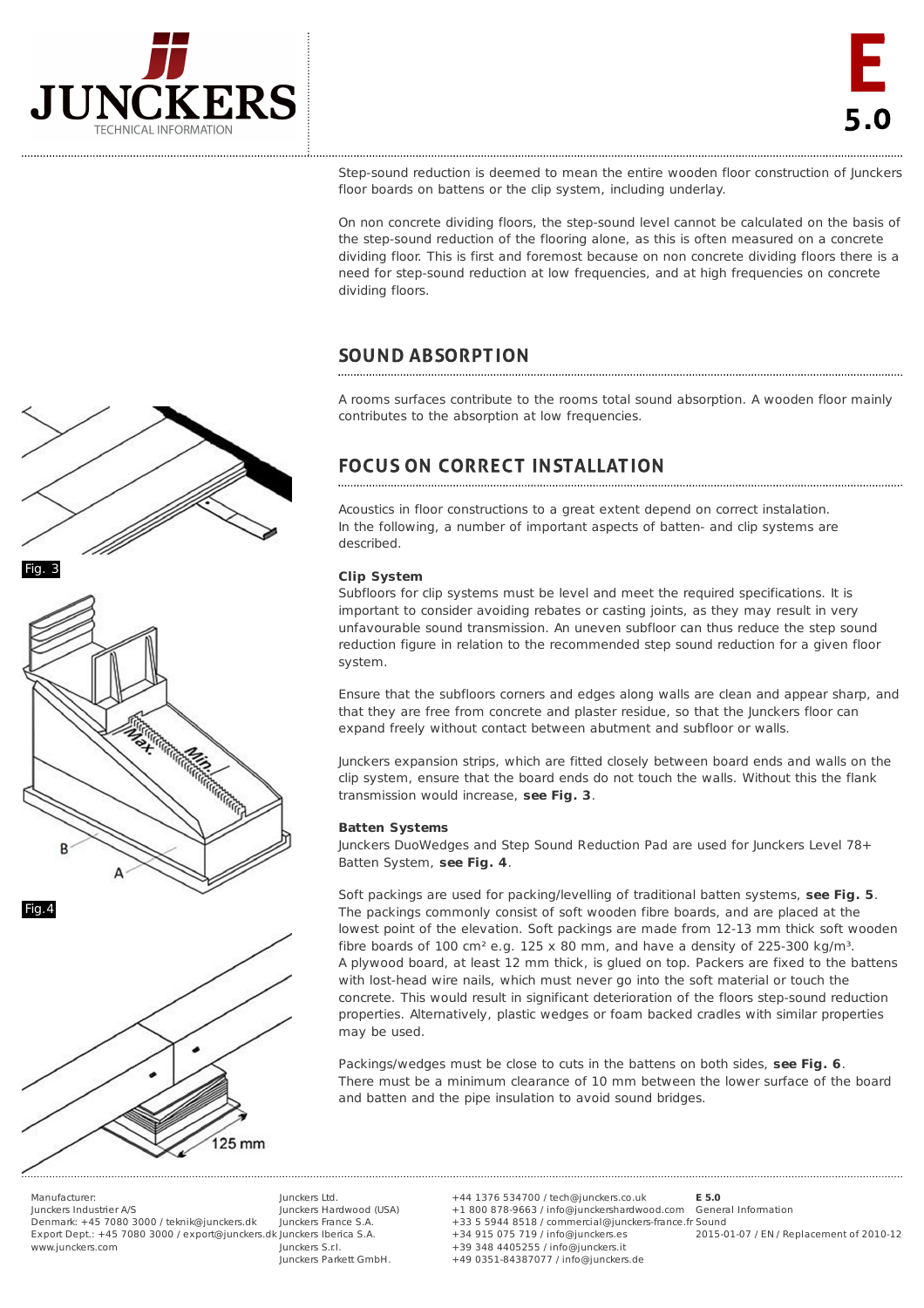





The recommend expansion gaps between battens and walls, and Junckers boards to walls and fixed installations must be followed to avoid contact between the floor construction and other structural parts, **see Specifier's Information of each floor system**.

# **GLOSSARY**

## **Airborne sound**

Sound that travels in the air, e.g. from a loudspeaker, is called airborne sound.

The airborne sound can pass through structures via openings or transmission through or radiation from structures, **see Fig. 7**.

### **Airborne-sound insulation, Lw [dB] Δ**

A figure indicating the ability of a partition, e.g. a wall or a dividing floor, to prevent transmission of airborne sound, e.g. sound from a loudspeaker, **see Fig. 7**.



Manufacturer: Junckers Industrier A/S Denmark: +45 7080 3000 / teknik@junckers.dk Export Dept.: +45 7080 3000 / export@junckers.dk Junckers Iberica S.A. www.junckers.com

Junckers Ltd. Junckers Hardwood (USA) Junckers France S.A. Junckers S.r.I. Junckers Parkett GmbH.

+44 1376 534700 / tech@junckers.co.uk +1 800 878-9663 / info@junckershardwood.com +33 5 5944 8518 / commercial@junckers-france.fr +34 915 075 719 / info@junckers.es +39 348 4405255 / info@junckers.it +49 0351-84387077 / info@junckers.de **E 5.0** Sound

General Information 2015-01-07 / EN / Replacement of 2010-12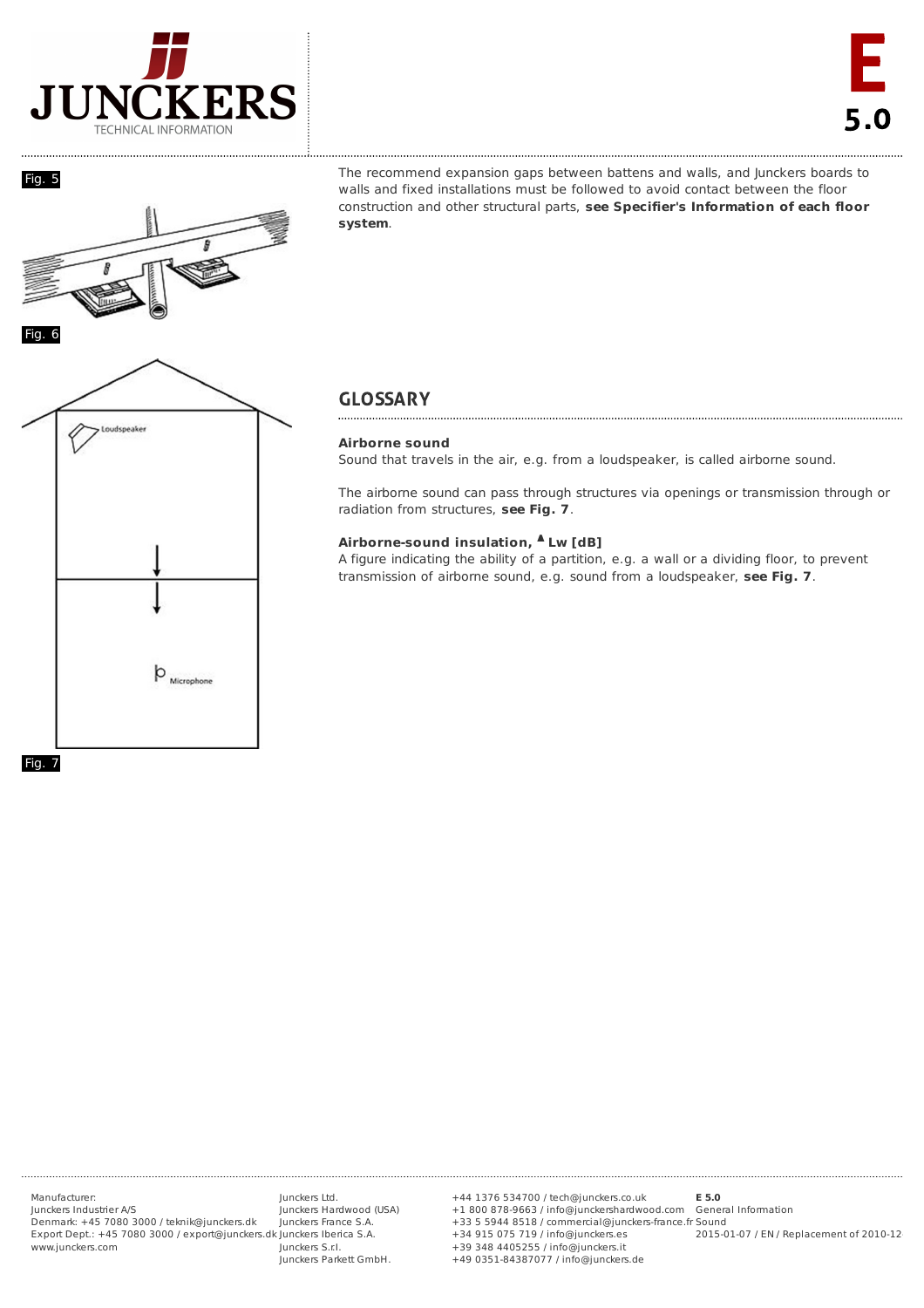



#### **Step sound**

Step sound is the result of mechanical impact, e.g. when walking on floor or deck constructions, and the sound is transmitted to and radiated in adjacent rooms, **see Fig. 8**.

### **Step-sound level, L´n,w [dB]**

A single-figure measure of sound transmission to a room, when the floor of another room (usually the room above) is affected by a standard beater, **see Fig. 8**.

## **Step-sound reduction, L [dB] Δ w**

The step-sound reduction of the flooring,  $\Delta$  Lw, indicates its capability to reduce and thus improve step sound. It is defined as the reduction of the step-sound level in an adjoining room separated by a dividing floor by laying flooring in relation to the step-sound level of the deck structure, **see Fig. 8**. The weighted step-sound reduction is indicated by a single figure.

## **Drum sound**

Drum sound indicates the special type of step sound radiated in the same room from which the sound originates. Drum sound is for example common in long corridors where much noise can occur, **see Fig. 9**.

#### **Reverberation time, T [sec]**

Reverberation time indicates how quickly the sound pressure level falls when the noise source in a room is switched off. The reverberation time depends on the room absorption. In most rooms, a brief reverberation time is recommended, **see Fig. 9**.



Microphone

#### **Absorption**

When sound waves hit the surface of a building, some of the sound energy is absorbed. This results in a reduction of the sound pressure/sound. The absorption can be used to reduce the noise level in rooms, **see Fig. 10**.

Manufacturer:

Junckers Industrier A/S Denmark: +45 7080 3000 / teknik@junckers.dk Export Dept.: +45 7080 3000 / export@junckers.dk Junckers Iberica S.A. www.junckers.com

Junckers Ltd. Junckers Hardwood (USA) Junckers France S.A. Junckers S.r.I. Junckers Parkett GmbH.

+44 1376 534700 / tech@junckers.co.uk +1 800 878-9663 / info@junckershardwood.com General Information +33 5 5944 8518 / commercial@junckers-france.fr Sound +34 915 075 719 / info@junckers.es +39 348 4405255 / info@junckers.it +49 0351-84387077 / info@junckers.de **E 5.0** 2015-01-07 / EN / Replacement of 2010-12